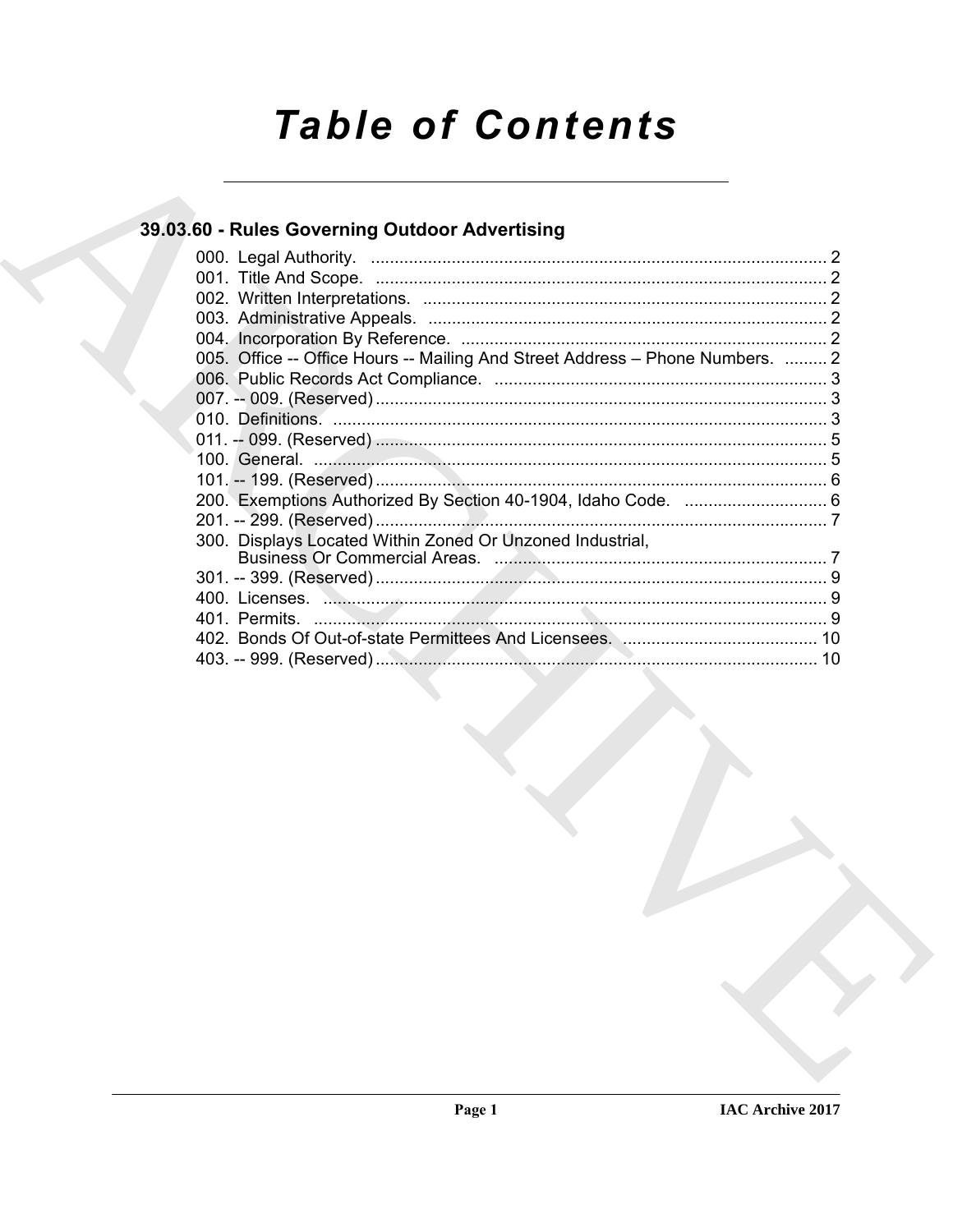### **IDAPA 39 TITLE 03 CHAPTER 60**

### **39.03.60 - RULES GOVERNING OUTDOOR ADVERTISING**

### <span id="page-1-1"></span><span id="page-1-0"></span>**000. LEGAL AUTHORITY.**

### <span id="page-1-2"></span>**001. TITLE AND SCOPE.**

### <span id="page-1-3"></span>**002. WRITTEN INTERPRETATIONS.**

### <span id="page-1-4"></span>**003. ADMINISTRATIVE APPEALS.**

### <span id="page-1-5"></span>**004. INCORPORATION BY REFERENCE.**

### <span id="page-1-6"></span>**005. OFFICE -- OFFICE HOURS -- MAILING AND STREET ADDRESS – PHONE NUMBERS.**

### **03. Idaho Transportation Department District Offices** are at the following locations: (5-3-03)

|                                        | <b>CHAPTER 60</b>                                                                                                                                                                                                                                                                  |              |
|----------------------------------------|------------------------------------------------------------------------------------------------------------------------------------------------------------------------------------------------------------------------------------------------------------------------------------|--------------|
|                                        | 39.03.60 - RULES GOVERNING OUTDOOR ADVERTISING                                                                                                                                                                                                                                     |              |
| 000.                                   | LEGAL AUTHORITY.<br>The Idaho Transportation Board adopts this rule under the authority of Section 40-312, Idaho Code.                                                                                                                                                             | $(12-26-90)$ |
| 001.                                   | <b>TITLE AND SCOPE.</b>                                                                                                                                                                                                                                                            |              |
| 01.<br>IDAPA 39, TITLE 03, Chapter 60. | Title. This rule shall be known as IDAPA 39.03.60 "Rules Governing Outdoor Advertising,"                                                                                                                                                                                           | $(5-3-03)$   |
| 02.                                    | Scope. This rule contains guidelines for the control of outdoor advertising signs, structures or<br>displays along the interstate, primary system of highways, and National Highway System roads of the state of Idaho<br>pursuant to Chapters 1, 3, and 19, Title 40, Idaho Code. | $(5-3-03)$   |
| 002.                                   | <b>WRITTEN INTERPRETATIONS.</b><br>A written interpretation of this chapter, entitled "Advertising Signs Along Idaho Highways" (ITD-2806M), is<br>available at each of the department district offices listed in Section 005 of this rule.                                         | $(5-3-03)$   |
| 003.                                   | <b>ADMINISTRATIVE APPEALS.</b><br>Administrative appeals under this chapter shall be governed by the rules of administrative procedure of the attorney<br>general, IDAPA 04.11.01, "Idaho Rules of Administrative Procedure of the Attorney General."                              | $(5-3-03)$   |
| 004.                                   | <b>INCORPORATION BY REFERENCE.</b><br>There are no documents incorporated by reference in this chapter.                                                                                                                                                                            | $(5-3-03)$   |
| 005.                                   | <b>OFFICE -- OFFICE HOURS -- MAILING AND STREET ADDRESS - PHONE NUMBERS.</b>                                                                                                                                                                                                       |              |
| 01.                                    | Street and Mailing Address. The Idaho Transportation Department maintains a central office in<br>Boise at 3311 W. State Street with a mailing address of P.O. Box 7129, Boise, ID 83707-1129.                                                                                      | $(5-3-03)$   |
| 02.                                    | <b>Office Hours</b> . Daily office hours are 8 a.m. to 5 p.m., except Saturday, Sunday and state holidays.                                                                                                                                                                         | $(5-3-03)$   |
| 03.                                    | Idaho Transportation Department District Offices are at the following locations:                                                                                                                                                                                                   | $(5-3-03)$   |
| a.                                     | Idaho Transportation Department District 1<br>605 Prairie, Coeur d'Alene<br>Mailing address -- P.O. Box D<br>Coeur d'Alene, Idaho 83814<br>Office Hours -- 7 a.m. to 4 p.m., Pacific Time Zone<br>Right-of-Way Section Phone -- (208) 772-1216                                     | $(5-3-03)$   |
| b.                                     | Idaho Transportation Department District 2<br>26th and North and South Highway, Lewiston<br>Mailing address -- P.O. Box 837<br>Lewiston, Idaho 83501<br>Office Hours -- 7 a.m. to 4 p.m., Pacific Time Zone<br>Right-of-Way Section Phone -- (208) 799-4216                        | $(5-3-03)$   |
| c.                                     | Idaho Transportation Department District 3<br>8150 Chinden Blvd., Boise<br>Mailing address -- P.O. Box 8028<br>Boise, Idaho 83707<br>Office Hours -- 8 a.m. to 5 p.m., Mountain Time Zone                                                                                          |              |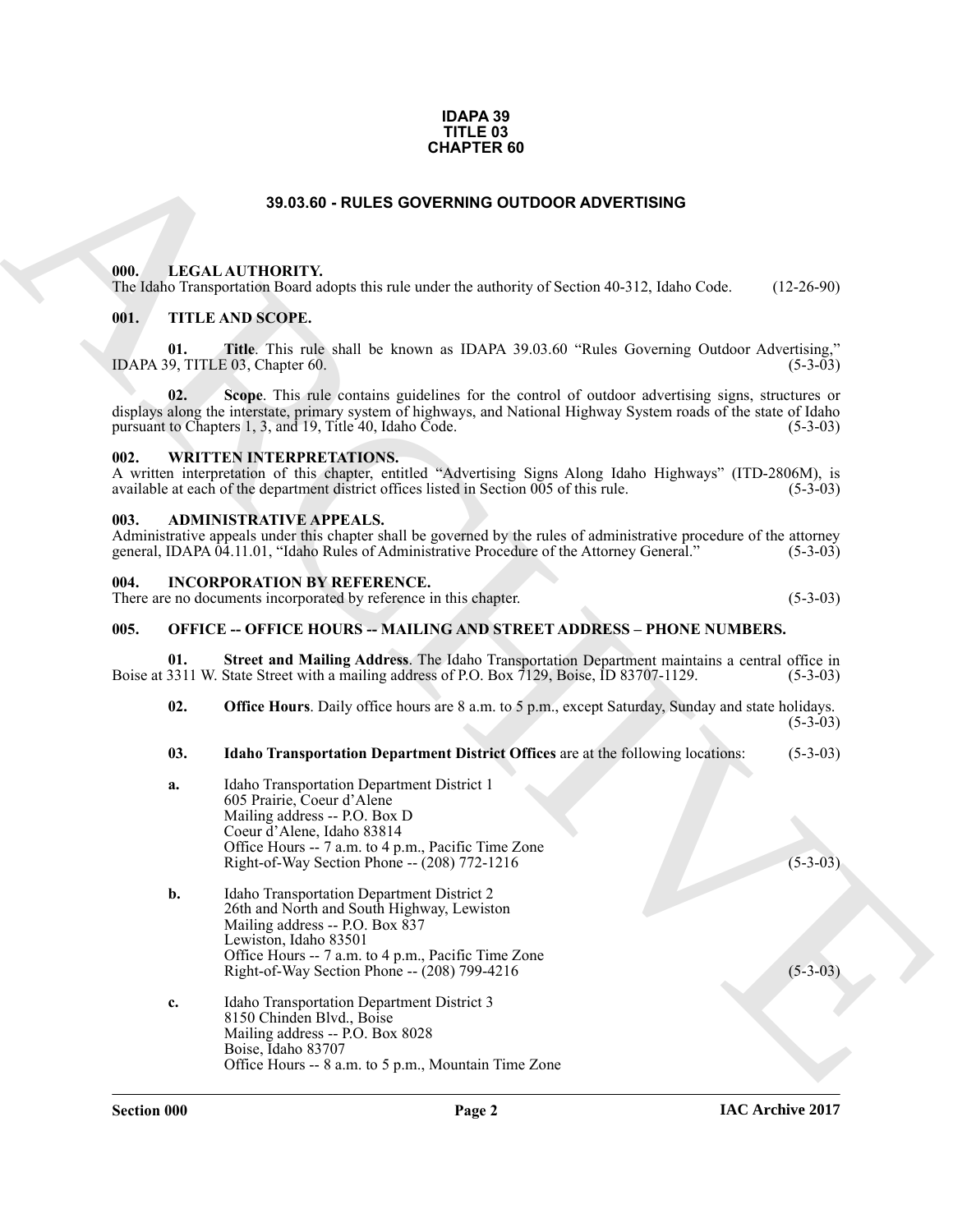| Right-of-Way Section Phone -- (208) 334-8344<br>$\mathbf{d}$ .<br>Idaho Transportation Department District 4<br>216 Date Street, Shoshone<br>Mailing address -- P.O. Box 2-A<br>Shoshone, Idaho 83352<br>Office Hours -- 8 a.m. to 5 p.m., Mountain Time Zone<br>Right-of-Way Section Phone -- (208) 886-7839<br>$(5-3-03)$<br>Idaho Transportation Department District 5<br>e.<br>5151 South 5th, Pocatello<br>Mailing address -- P.O. Box 4700<br>Pocatello, Idaho 83201<br>Office Hours -- 8 a.m. to 5 p.m., Mountain Time Zone<br>Right-of-Way Section Phone -- (208) 239-3355<br>$(5-3-03)$<br>f.<br>Idaho Transportation Department District 6<br>206 North Yellowstone, Rigby<br>Mailing address -- P.O. Box 97<br>Rigby, Idaho 83442<br>Office Hours -- 8 a.m. to 5 p.m., Mountain Time Zone<br>Right-of-Way Section Phone -- (208) 745-5635<br>$(5-3-03)$<br>006.<br>PUBLIC RECORDS ACT COMPLIANCE.<br>All records associated with this chapter are subject to and in compliance with the Idaho Public Records Act, as set<br>forth in Title 74, Chapter 1, Idaho Code.<br>$007. - 009.$<br>(RESERVED)<br>DEFINITIONS.<br>010.<br>The Idaho Transportation Department adopts the definitions set forth in Sections 40-101 through 40-127, Idaho Code.<br>In addition, as used in this chapter:<br>Advertising Structure(s) or Sign(s), or Advertising Display(s). Any outdoor structure, display,<br>01.<br>light device, figure, painting, drawing, message, plaque, poster, billboard, or other thing which is designed, intended,<br>or used to advertise or inform. These do not include:<br>Official notices issued by any court or public body or officer.<br>$(12-26-90)$<br>a.<br>Notices posted by any public officer in performance of a public duty or by any person giving legal<br>$\mathbf{b}$ .<br>$(12-26-90)$<br>notice.<br>Directional, warning, or informational structures required by or authorized by law, informational or<br>directional signs regarding telephone service, emergency telephone signs, buried or underground cable markers and<br>above cable closures.<br>An official or public structure erected near a city or county, and within its territorial or zoning<br>d.<br>jurisdiction, which contains the name of such city or county, provided the same is maintained wholly at public<br>expense.<br>02.<br><b>Commercial or Industrial Activities</b> . Those activities generally recognized as commercial or<br>industrial by zoning authorities in this State, except that none of the following activities shall be considered<br>commercial or industrial:<br>Agricultural, forestry, grazing, farming, and related activities, including but not limited to, wayside<br>a.<br>fresh produce stands. | <b>Idaho Transportation Department</b> | <b>Rules Governing Outdoor Advertising</b> |              |
|--------------------------------------------------------------------------------------------------------------------------------------------------------------------------------------------------------------------------------------------------------------------------------------------------------------------------------------------------------------------------------------------------------------------------------------------------------------------------------------------------------------------------------------------------------------------------------------------------------------------------------------------------------------------------------------------------------------------------------------------------------------------------------------------------------------------------------------------------------------------------------------------------------------------------------------------------------------------------------------------------------------------------------------------------------------------------------------------------------------------------------------------------------------------------------------------------------------------------------------------------------------------------------------------------------------------------------------------------------------------------------------------------------------------------------------------------------------------------------------------------------------------------------------------------------------------------------------------------------------------------------------------------------------------------------------------------------------------------------------------------------------------------------------------------------------------------------------------------------------------------------------------------------------------------------------------------------------------------------------------------------------------------------------------------------------------------------------------------------------------------------------------------------------------------------------------------------------------------------------------------------------------------------------------------------------------------------------------------------------------------------------------------------------------------------------------------------------------------------------------------------------------------------------------------------------------------------------------------------------------------------------------------------------------------------------------------------------------------------------------------------------|----------------------------------------|--------------------------------------------|--------------|
|                                                                                                                                                                                                                                                                                                                                                                                                                                                                                                                                                                                                                                                                                                                                                                                                                                                                                                                                                                                                                                                                                                                                                                                                                                                                                                                                                                                                                                                                                                                                                                                                                                                                                                                                                                                                                                                                                                                                                                                                                                                                                                                                                                                                                                                                                                                                                                                                                                                                                                                                                                                                                                                                                                                                                              |                                        |                                            | $(5-3-03)$   |
|                                                                                                                                                                                                                                                                                                                                                                                                                                                                                                                                                                                                                                                                                                                                                                                                                                                                                                                                                                                                                                                                                                                                                                                                                                                                                                                                                                                                                                                                                                                                                                                                                                                                                                                                                                                                                                                                                                                                                                                                                                                                                                                                                                                                                                                                                                                                                                                                                                                                                                                                                                                                                                                                                                                                                              |                                        |                                            |              |
|                                                                                                                                                                                                                                                                                                                                                                                                                                                                                                                                                                                                                                                                                                                                                                                                                                                                                                                                                                                                                                                                                                                                                                                                                                                                                                                                                                                                                                                                                                                                                                                                                                                                                                                                                                                                                                                                                                                                                                                                                                                                                                                                                                                                                                                                                                                                                                                                                                                                                                                                                                                                                                                                                                                                                              |                                        |                                            |              |
|                                                                                                                                                                                                                                                                                                                                                                                                                                                                                                                                                                                                                                                                                                                                                                                                                                                                                                                                                                                                                                                                                                                                                                                                                                                                                                                                                                                                                                                                                                                                                                                                                                                                                                                                                                                                                                                                                                                                                                                                                                                                                                                                                                                                                                                                                                                                                                                                                                                                                                                                                                                                                                                                                                                                                              |                                        |                                            |              |
|                                                                                                                                                                                                                                                                                                                                                                                                                                                                                                                                                                                                                                                                                                                                                                                                                                                                                                                                                                                                                                                                                                                                                                                                                                                                                                                                                                                                                                                                                                                                                                                                                                                                                                                                                                                                                                                                                                                                                                                                                                                                                                                                                                                                                                                                                                                                                                                                                                                                                                                                                                                                                                                                                                                                                              |                                        |                                            |              |
|                                                                                                                                                                                                                                                                                                                                                                                                                                                                                                                                                                                                                                                                                                                                                                                                                                                                                                                                                                                                                                                                                                                                                                                                                                                                                                                                                                                                                                                                                                                                                                                                                                                                                                                                                                                                                                                                                                                                                                                                                                                                                                                                                                                                                                                                                                                                                                                                                                                                                                                                                                                                                                                                                                                                                              |                                        |                                            |              |
|                                                                                                                                                                                                                                                                                                                                                                                                                                                                                                                                                                                                                                                                                                                                                                                                                                                                                                                                                                                                                                                                                                                                                                                                                                                                                                                                                                                                                                                                                                                                                                                                                                                                                                                                                                                                                                                                                                                                                                                                                                                                                                                                                                                                                                                                                                                                                                                                                                                                                                                                                                                                                                                                                                                                                              |                                        |                                            |              |
|                                                                                                                                                                                                                                                                                                                                                                                                                                                                                                                                                                                                                                                                                                                                                                                                                                                                                                                                                                                                                                                                                                                                                                                                                                                                                                                                                                                                                                                                                                                                                                                                                                                                                                                                                                                                                                                                                                                                                                                                                                                                                                                                                                                                                                                                                                                                                                                                                                                                                                                                                                                                                                                                                                                                                              |                                        |                                            | $(5-3-03)$   |
|                                                                                                                                                                                                                                                                                                                                                                                                                                                                                                                                                                                                                                                                                                                                                                                                                                                                                                                                                                                                                                                                                                                                                                                                                                                                                                                                                                                                                                                                                                                                                                                                                                                                                                                                                                                                                                                                                                                                                                                                                                                                                                                                                                                                                                                                                                                                                                                                                                                                                                                                                                                                                                                                                                                                                              |                                        |                                            |              |
|                                                                                                                                                                                                                                                                                                                                                                                                                                                                                                                                                                                                                                                                                                                                                                                                                                                                                                                                                                                                                                                                                                                                                                                                                                                                                                                                                                                                                                                                                                                                                                                                                                                                                                                                                                                                                                                                                                                                                                                                                                                                                                                                                                                                                                                                                                                                                                                                                                                                                                                                                                                                                                                                                                                                                              |                                        |                                            | $(5-3-03)$   |
|                                                                                                                                                                                                                                                                                                                                                                                                                                                                                                                                                                                                                                                                                                                                                                                                                                                                                                                                                                                                                                                                                                                                                                                                                                                                                                                                                                                                                                                                                                                                                                                                                                                                                                                                                                                                                                                                                                                                                                                                                                                                                                                                                                                                                                                                                                                                                                                                                                                                                                                                                                                                                                                                                                                                                              |                                        |                                            | $(12-26-90)$ |
|                                                                                                                                                                                                                                                                                                                                                                                                                                                                                                                                                                                                                                                                                                                                                                                                                                                                                                                                                                                                                                                                                                                                                                                                                                                                                                                                                                                                                                                                                                                                                                                                                                                                                                                                                                                                                                                                                                                                                                                                                                                                                                                                                                                                                                                                                                                                                                                                                                                                                                                                                                                                                                                                                                                                                              |                                        |                                            |              |
|                                                                                                                                                                                                                                                                                                                                                                                                                                                                                                                                                                                                                                                                                                                                                                                                                                                                                                                                                                                                                                                                                                                                                                                                                                                                                                                                                                                                                                                                                                                                                                                                                                                                                                                                                                                                                                                                                                                                                                                                                                                                                                                                                                                                                                                                                                                                                                                                                                                                                                                                                                                                                                                                                                                                                              |                                        |                                            |              |
|                                                                                                                                                                                                                                                                                                                                                                                                                                                                                                                                                                                                                                                                                                                                                                                                                                                                                                                                                                                                                                                                                                                                                                                                                                                                                                                                                                                                                                                                                                                                                                                                                                                                                                                                                                                                                                                                                                                                                                                                                                                                                                                                                                                                                                                                                                                                                                                                                                                                                                                                                                                                                                                                                                                                                              |                                        |                                            | $(12-26-90)$ |
|                                                                                                                                                                                                                                                                                                                                                                                                                                                                                                                                                                                                                                                                                                                                                                                                                                                                                                                                                                                                                                                                                                                                                                                                                                                                                                                                                                                                                                                                                                                                                                                                                                                                                                                                                                                                                                                                                                                                                                                                                                                                                                                                                                                                                                                                                                                                                                                                                                                                                                                                                                                                                                                                                                                                                              |                                        |                                            | $(12-26-90)$ |
|                                                                                                                                                                                                                                                                                                                                                                                                                                                                                                                                                                                                                                                                                                                                                                                                                                                                                                                                                                                                                                                                                                                                                                                                                                                                                                                                                                                                                                                                                                                                                                                                                                                                                                                                                                                                                                                                                                                                                                                                                                                                                                                                                                                                                                                                                                                                                                                                                                                                                                                                                                                                                                                                                                                                                              |                                        |                                            | $(12-26-90)$ |
|                                                                                                                                                                                                                                                                                                                                                                                                                                                                                                                                                                                                                                                                                                                                                                                                                                                                                                                                                                                                                                                                                                                                                                                                                                                                                                                                                                                                                                                                                                                                                                                                                                                                                                                                                                                                                                                                                                                                                                                                                                                                                                                                                                                                                                                                                                                                                                                                                                                                                                                                                                                                                                                                                                                                                              |                                        |                                            | $(12-26-90)$ |
|                                                                                                                                                                                                                                                                                                                                                                                                                                                                                                                                                                                                                                                                                                                                                                                                                                                                                                                                                                                                                                                                                                                                                                                                                                                                                                                                                                                                                                                                                                                                                                                                                                                                                                                                                                                                                                                                                                                                                                                                                                                                                                                                                                                                                                                                                                                                                                                                                                                                                                                                                                                                                                                                                                                                                              |                                        |                                            |              |

### <span id="page-2-0"></span>**006. PUBLIC RECORDS ACT COMPLIANCE.**

### <span id="page-2-1"></span>**007. -- 009. (RESERVED)**

### <span id="page-2-5"></span><span id="page-2-4"></span><span id="page-2-3"></span><span id="page-2-2"></span>**010. DEFINITIONS.**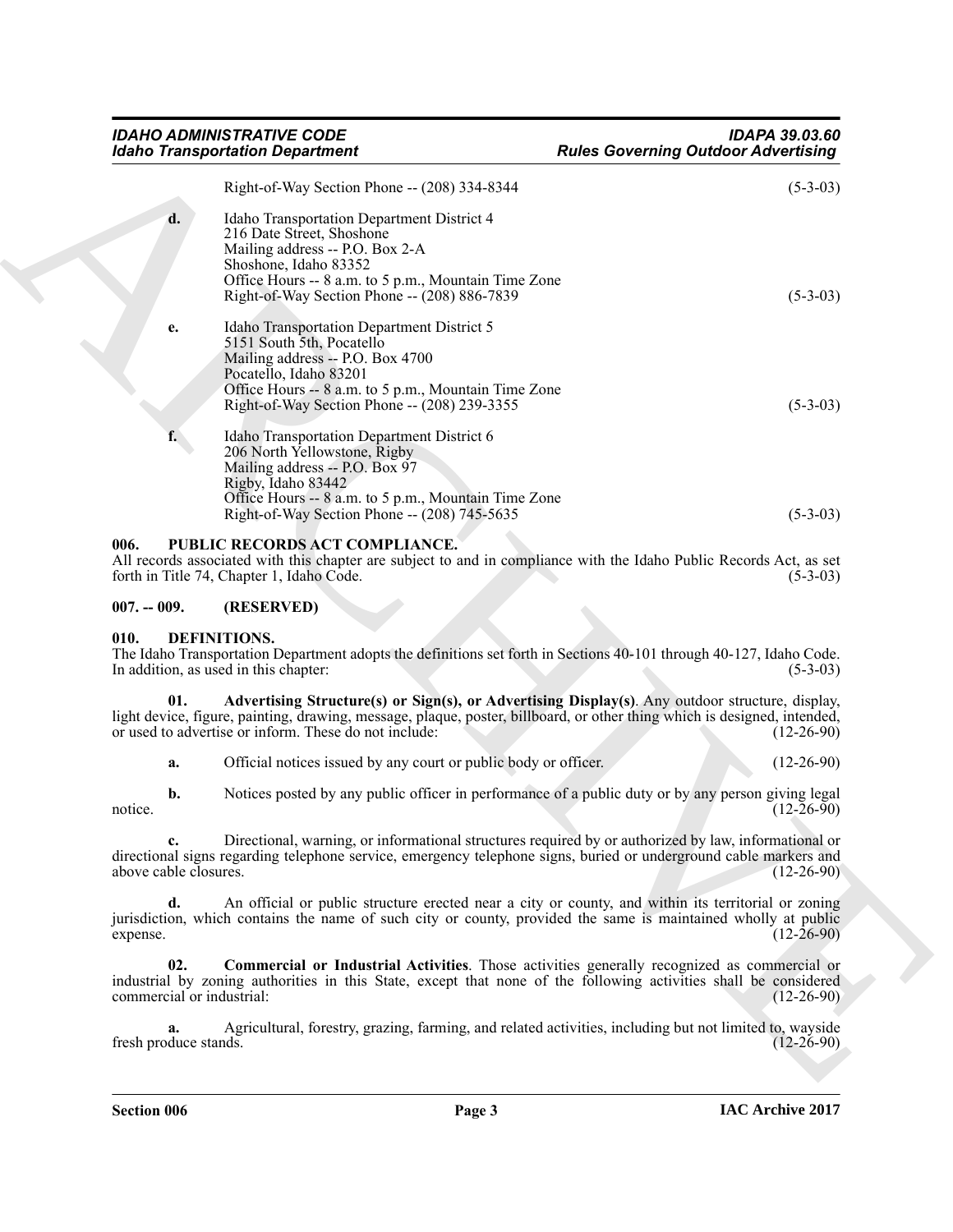### *IDAHO ADMINISTRATIVE CODE IDAPA 39.03.60 Rules Governing Outdoor Advertising*

| b.          | Transient or temporary activities.                                  | $(12-26-90)$ |
|-------------|---------------------------------------------------------------------|--------------|
| $c_{\cdot}$ | Activities not visible from the main traveled way.                  | $(12-26-90)$ |
| d.          | Activities conducted in a building principally used as a residence. | $(12-26-90)$ |
| e.          | Railroad tracks and minor sidings.                                  | $(12-26-90)$ |

<span id="page-3-3"></span>**f.** Outdoor advertising displays. (12-26-90)

**03. Transient or Temporary Activity**. An activity shall be considered transient or temporary for the of Chapter 19, Title 40, Idaho Code when: (5-3-03) purposes of Chapter 19, Title 40, Idaho Code when:

**a.** The activity lacks any business or privilege license required by the city, county or state. (5-3-03)

**b.** The activity on the property has not been conducted for at least six (6) months at the time of on for a sign permit. (5-3-03) application for a sign permit.

**c.** The activity lacks utilities (water, power, telephone, etc.) and which are normally utilized by similar (5-3-03) commercial activities.

**d.** The activity is not carried on in a permanent building designed, built or modified for its current commercial or industrial use, located within six hundred sixty (660) feet of the nearest edge of the right-of-way.

(5-3-03)

**e.** The property upon which the activity is conducted lacks direct or indirect vehicular access or does rate vehicular traffic. (5-3-03) not generate vehicular traffic.

**f.** The activity does not have employees on-site during normal business hours which is considered usual, and customary. (5-3-03) normal, usual, and customary.

<span id="page-3-0"></span>**g.** The activity lacks a frequency of operations which are considered usual, normal and customary for that type of commercial or industrial operation and the activity shall be visible and recognizable as a commercial or industrial activity. (5-3-03)

For the Tanks and Tanks are not the same of the same of the same of the same of the same of the same of the same of the same of the same of the same of the same of the same of the same of the same of the same of the same **04. Commercial or Industrial Zones**. The provisions of Section 40-1911, Idaho Code, shall not apply to those segments of the interstate and primary system of highways which traverse and abut on commercial, business, or industrial zones within the boundaries of incorporated municipalities, wherein the use of real property adjacent to and abutting on the interstate and primary system of highways is subject to municipal or county regulation or control, or which traverse and abut on other areas where the land use is clearly established by State law or county zoning regulation, as industrial, business, or commercial, or which are located within areas adjacent to the interstate and primary system of highways which are in unzoned commercial or industrial areas as determined by the Department from actual land uses; provided, however, that the Department shall determine the size, lighting, and spacing of signs in such zoned and unzoned industrial, business, or commercial areas. For the purpose of this rule, areas abutting interstate and primary highways of this State which are zoned commercial or industrial by counties and municipalities shall be valid as commercial or industrial zones only as to the portions actually used for commerce or industrial purposes and the land along the highway in urban areas for a distance of six hundred (600) feet immediately abutting to the area of the use, and does not include areas so zoned in anticipation of such uses at some uncertain future date nor does it include areas so zoned for the primary purpose of allowing advertising structures. (5-3-03)

<span id="page-3-1"></span>**05. Customary Maintenance**. Repainting the structure, trim, or sign face, changing poster paper, replacing existing electrical components after failure and replacing damaged structural parts. It does not include the installation of a new sign face nor the initial installation of lighting. Substantial replacement begins when repair and other costs exceed fifty percent (50%) of the sign's reproduction cost. (12-26-90) other costs exceed fifty percent  $(50\%)$  of the sign's reproduction cost.

<span id="page-3-2"></span>**06.** Department. The Idaho Transportation Department, acting through the Idaho Transportation (12-26-90) Board. (12-26-90)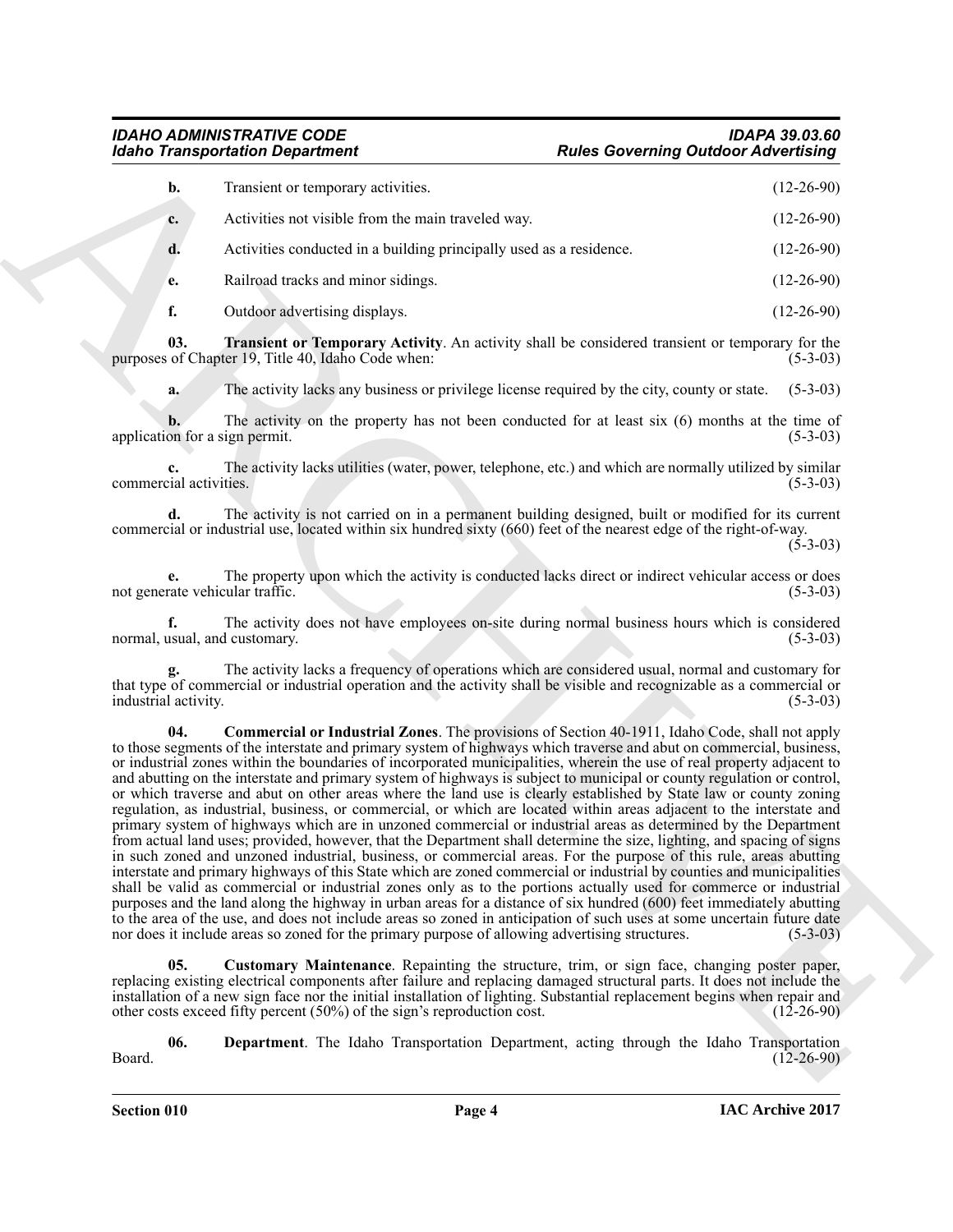<span id="page-4-2"></span>**07. Erect**. To construct, build, raise, assemble, place, affix, create, paint, draw, or in any other way bring into being or establish, but does not include any of the foregoing activities when performed incident to the change of an advertising message or customary maintenance of a sign. (12-26-90) change of an advertising message or customary maintenance of a sign.

**08.** Grandfather Sign. One which was lawfully in existence in a zoned or unzoned commercial or industrial area on the effective date of the State law and which may remain even though it may not comply with the size, lighting, or spacing criteria within this rule. This clause only allows an individual sign at its particular location<br>for the duration of its normal life subject to customary maintenance. for the duration of its normal life subject to customary maintenance.

<span id="page-4-6"></span><span id="page-4-5"></span><span id="page-4-4"></span><span id="page-4-3"></span>**09. Illegal Sign**. One which was erected and/or maintained in violation of State law. (12-26-90)

**10.** Main Traveled Way. The portion of a roadway for the movement of vehicles, exclusive of shoulders. (12-26-90) shoulders. (12-26-90)

<span id="page-4-7"></span>**11.** Multiple Message Sign (MMS). A sign, display, or device that changes the message or image on the sign electronically by movement or rotation of panels or slats, or electronic billboards that have a programmable display of variable text or symbolic imagery. display of variable text or symbolic imagery.

For the Taxe is a counterty of the same of the same of the same of the same of the same of the same of the same of the same of the same of the same of the same of the same of the same of the same of the same of the same o **12. Nonconforming Sign**. One which was lawfully erected, but does not comply with the provisions of State law or State regulation passed at a later date or which later fails to comply with State law or State regulation due to changed conditions. Illegally erected and/or maintained signs are not nonconforming signs. All signs located within an unzoned area shall become nonconforming if the commercial or industrial activity used in defining the area<br>ceases for a continuous period of six (6) months. (12-26-90) ceases for a continuous period of six  $(6)$  months.

<span id="page-4-8"></span>**13. Sign Face**. The overall dimensions or area of that portion or side of an individual sign structure that is designed, intended, and capable of displaying messages. It includes border and trim, but excludes the base or apron, supports and other structural members.

<span id="page-4-9"></span>**14. Sign Structure**. A construction including the sign face, base or apron, and other structural members. (5-3-03) members.  $(5-3-03)$ 

<span id="page-4-10"></span>**15. Unzoned Commercial or Industrial Area**. Any area not zoned by State or local law, regulation or ordinance which is occupied by one (1) or more industrial or commercial activities, other than outdoor advertising signs, and the land along the highway for a distance of six hundred (600) feet immediately abutting to the area of the activities. All measurements shall be from the outer edge of the regularly used buildings, parking lots, storage, or processing areas of the activities, and shall be along or parallel to the edge of pavement of the highway. (12-26-90)

<span id="page-4-11"></span>**16. Urban Areas**. Any geographical area within the city limits of any incorporated city having a population of five thousand (5,000) or more inhabitants. Population numbers referred to in this Subsection shall be determined by the latest United States census. determined by the latest United States census.

<span id="page-4-12"></span>**17. Visible**. Capable of being seen (whether or not legible) without visual aid by a person of normal visual acuity.

### <span id="page-4-0"></span>**011. -- 099. (RESERVED)**

### <span id="page-4-16"></span><span id="page-4-13"></span><span id="page-4-1"></span>**100. GENERAL.**

**01.** Visible Informative Content. This rule applies only to advertising displays whose informative s visible from the main traveled way of interstate or primary highways. (5-3-03) content is visible from the main traveled way of interstate or primary highways.

<span id="page-4-15"></span>**02. Responsibilities**. Both the owner of a sign and the landowner upon whose property the sign is will be held responsible for violations of this rule. (12-26-90) located will be held responsible for violations of this rule.

<span id="page-4-14"></span>**03. Nonconforming Signs**. Signs which stand without advertising copy, obsolete advertising matter, or continued need for repairs beyond customary maintenance constitute discontinuance and abandonment after a period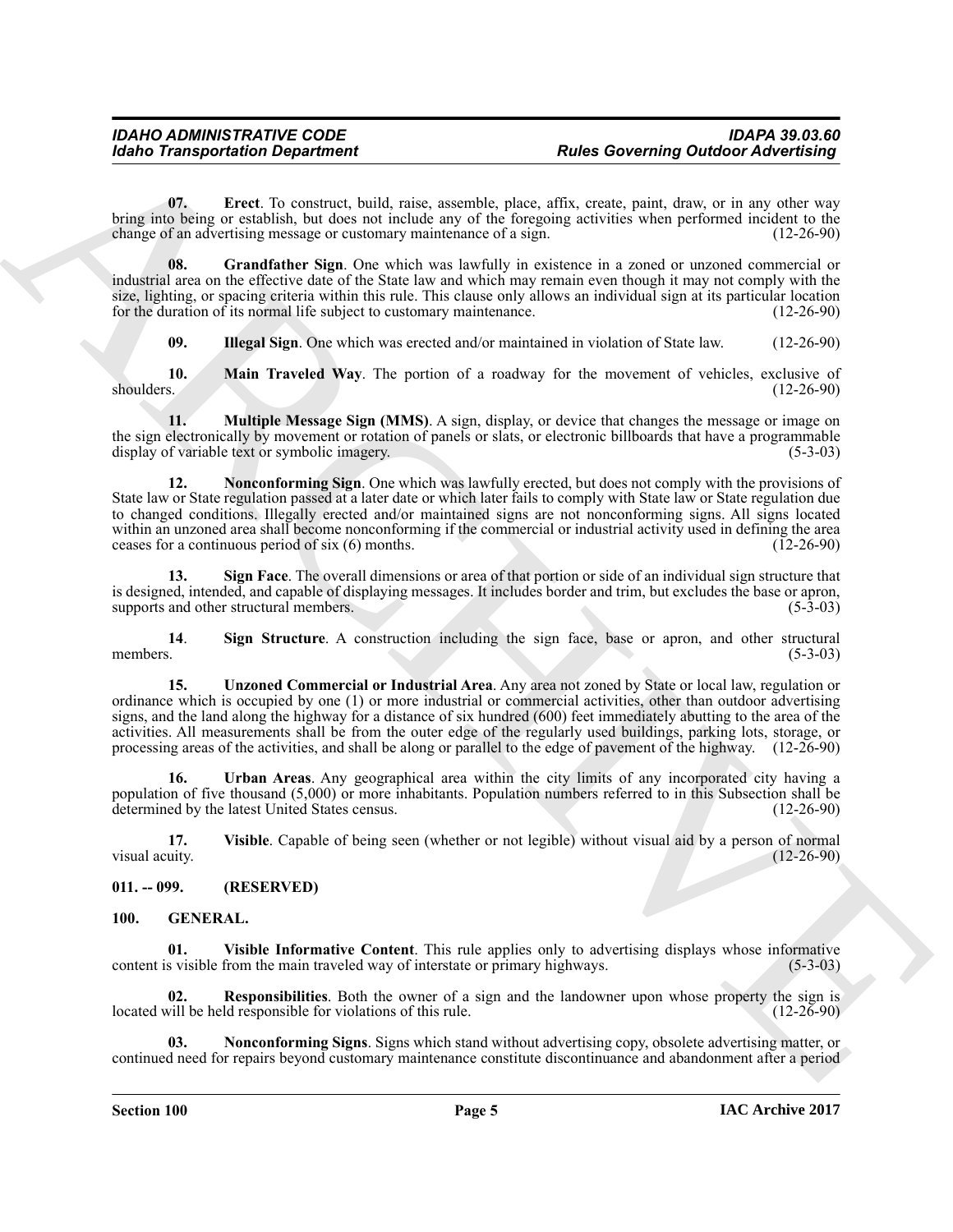### *IDAHO ADMINISTRATIVE CODE IDAPA 39.03.60 Rules Governing Outdoor Advertising*

of six (6) months and will be subject to removal. (12-26-90)

<span id="page-5-10"></span>**04. Signs Visible from the Main Travel-Way**. Signs beyond six hundred and sixty (660) feet from the right-of-way will be considered to have been erected with the purpose of their message being read from the main traveled way when: (12-26-90)

**a.** The sign angle and size is such that the message content is readily visible from the main traveled (12-26-90) way; or  $(12-26-90)$ 

**b.** The exposure time is long enough at the maximum speed limit for the sign message to be readable prehensible. (12-26-90) and comprehensible.

<span id="page-5-9"></span>**05. Permit or License Revocation**. The erection or maintenance of signs from the highway right-ofway; or the destruction of trees or shrubs within the highway right-of-way will be cause for permit or license revocation. (12-26-90) revocation. (12-26-90)

<span id="page-5-8"></span>**06. Multiple Sign Faces**. Criteria which permit multiple sign faces to be considered as one (1) sign structure for spacing purposes are limited to signs which are physically contiguous, or connected by the same structure or cross-bracing. (12-26-90)

<span id="page-5-7"></span>**07. Edge of Right-of-Way**. Distance from the edge of the right-of-way shall be measured horizontally ine normal or perpendicular to the centerline of the highway. (5-3-03) along a line normal or perpendicular to the centerline of the highway.

<span id="page-5-6"></span>**08.** Control Requirement. Where a sign is erected with the purpose of its message being read from two (2) or more highways, one (1) or more of which is a controlled highway, the more stringent of applicable control requirements will apply.

### <span id="page-5-0"></span>**101. -- 199. (RESERVED)**

### <span id="page-5-2"></span><span id="page-5-1"></span>**200. EXEMPTIONS AUTHORIZED BY SECTION 40-1904, IDAHO CODE.**

<span id="page-5-5"></span>**01. Signs Erected by Public Officers or Agencies**. Directional and other official signs and notices erected by public officers or agencies will be issued permits at no cost to the owners, as described more fully elsewhere in this rule. (12-26-90) elsewhere in this rule.

<span id="page-5-4"></span><span id="page-5-3"></span>**02. Advertising Sale or Lease of Property**. Signs advertising the sale or lease of property upon which they are located. These signs shall not advertise any products, services, or anything unrelated to the selling or leasing of the property. (12-26-90) of the property.

For the same set of the same term is a transmission of the Coverning Outdoor Zaiversing<br>
Column and the same velocity of the same velocity of the same velocity of the same velocity of the same velocity of the same velocit **03. On-Premise Signs**. Signs (on-premise) advertising activities conducted on the property upon which they are located are allowed, subject to the following: Not more than one (1) such sign, visible to traffic proceeding in any one (1) direction and advertising activities being conducted upon the real property where the sign is located may be permitted more than fifty (50) feet from the advertised activity. The criteria for determining the limits of the area of the advertised activity from which the fifty (50) feet measurement can be taken are as follows:

 $(12-26-90)$ 

**a.** When the advertised activity is a business, commercial, or industrial land use, the distance shall be measured from the regularly used buildings, parking lots, storage, or processing areas, or other structures which are essential and customary to the conduct of the business and within its limits of the real property. It shall not be measured from driveways, fences, or similar facilities. (12-26-90) measured from driveways, fences, or similar facilities.

**b.** When the advertised activity is a noncommercial or nonindustrial land use such as a residence, orchard, the distance shall be measured from the major structures on the property. (12-26-90) farm, or orchard, the distance shall be measured from the major structures on the property.

**c.** In no event shall a sign site be considered part of the premises on which the advertised activity is conducted if it is located upon a narrow strip of land which is nonbuildable land, such as, but not limited to, swampland, marshland, or other wetland, or which is a common or private roadway, or held by easement or other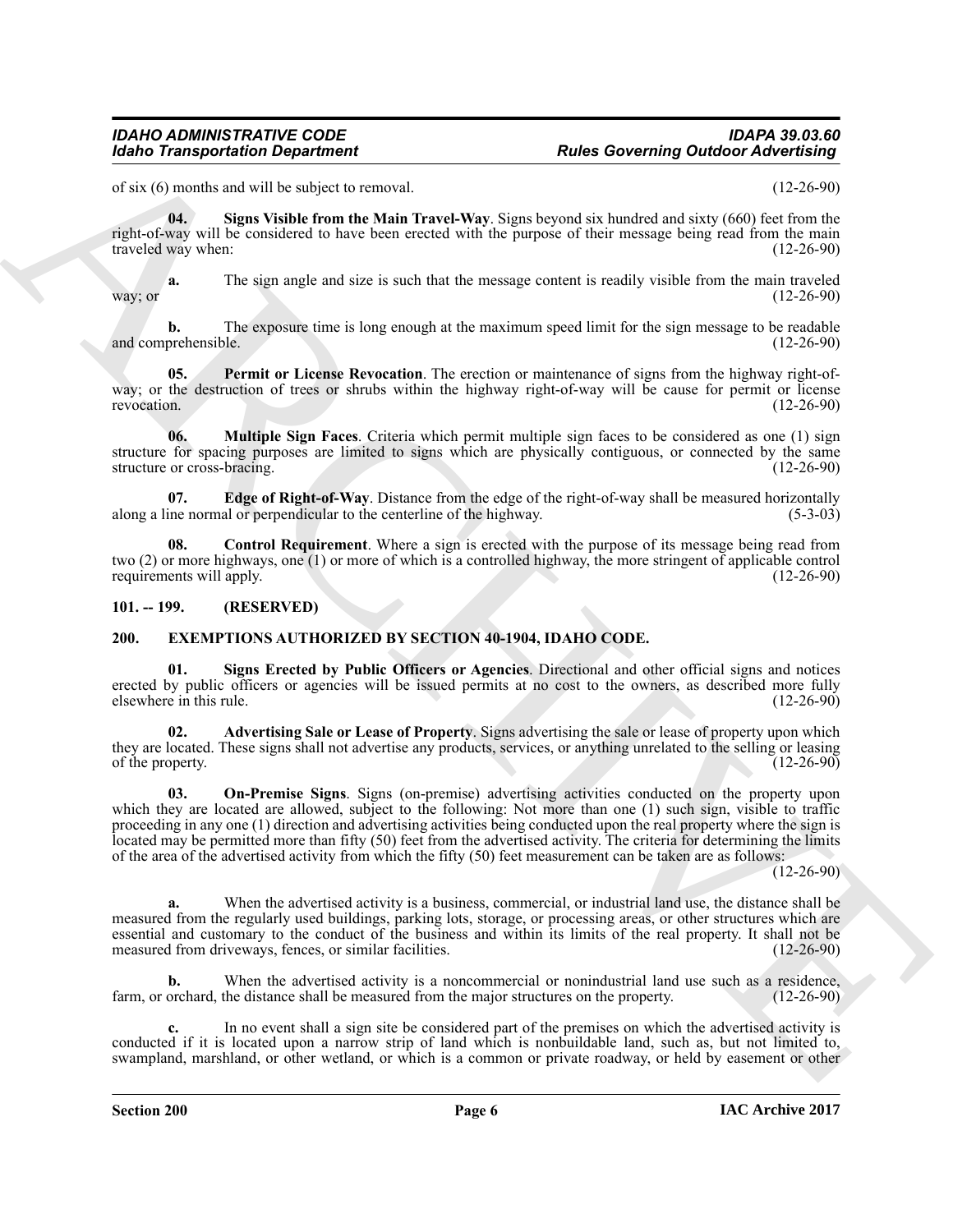### <span id="page-6-0"></span>**201. -- 299. (RESERVED)**

### <span id="page-6-5"></span><span id="page-6-4"></span><span id="page-6-3"></span><span id="page-6-2"></span><span id="page-6-1"></span>**300. DISPLAYS LOCATED WITHIN ZONED OR UNZONED INDUSTRIAL, BUSINESS OR COMMERCIAL AREAS.**

| <b>Idaho Transportation Department</b>                                                                               | <b>Rules Governing Outdoor Advertising</b>                                                                                                                                                                                                                                                                                                                 |
|----------------------------------------------------------------------------------------------------------------------|------------------------------------------------------------------------------------------------------------------------------------------------------------------------------------------------------------------------------------------------------------------------------------------------------------------------------------------------------------|
| lesser interest than the premises where the advertised activity is located.                                          | $(5-3-03)$                                                                                                                                                                                                                                                                                                                                                 |
| $201. - 299.$<br>(RESERVED)                                                                                          |                                                                                                                                                                                                                                                                                                                                                            |
| 300.<br><b>COMMERCIAL AREAS.</b>                                                                                     | DISPLAYS LOCATED WITHIN ZONED OR UNZONED INDUSTRIAL, BUSINESS OR                                                                                                                                                                                                                                                                                           |
| 01.<br>limits:                                                                                                       | Size of Signs. Within zoned and unzoned commercial, business, or industrial areas, and pursuant to<br>the directive of Section 40-312, Idaho Code, the face of an advertising display shall not exceed the following size<br>$(5-3-03)$                                                                                                                    |
| Maximum area - one thousand (1000) square feet;<br>a.                                                                | $(12-26-90)$                                                                                                                                                                                                                                                                                                                                               |
| Maximum height - thirty (30) feet;<br>$\mathbf{b}$ .                                                                 | $(12-26-90)$                                                                                                                                                                                                                                                                                                                                               |
| Maximum length - fifty (50) feet.<br>$c_{\cdot}$                                                                     | $(12-26-90)$                                                                                                                                                                                                                                                                                                                                               |
| 02.                                                                                                                  | <b>Dimensions</b> . The area of a sign face will include all of the border, trim, cutouts, and extensions.<br>$(5-3-03)$                                                                                                                                                                                                                                   |
| 03.<br>spacing regulations shall apply:                                                                              | Spacing of Advertising Displays. Within zoned and unzoned commercial, business, or industrial<br>areas, as defined in Section 010 herein and pursuant to directive of Section 40-1912, Idaho Code, the following<br>$(12-26-90)$                                                                                                                           |
| interfere with the driver's view of approaching, merging, or intersecting traffic.                                   | Advertising displays on interstate and primary highways may not be located in such a manner as to<br>obscure or otherwise interfere with the effectiveness of an official traffic sign, signal, or device, or to obstruct or<br>$(5-3-03)$                                                                                                                 |
| b.                                                                                                                   | Advertising displays on interstate and primary highways may not be located within five hundred<br>(500) feet of any of the following which are adjacent to the highway: public parks; public forests; public playgrounds;<br>scenic areas designated as such by the Department or other State agencies having and exercising such authority.<br>$(5-3-03)$ |
| c.<br>edge of the overhead route.                                                                                    | In a case where the highway passes beneath a railroad overpass or beneath a highway grade<br>separation structure where no traffic connection between the crossing highways is provided, no advertising display<br>may be located on the road passing beneath the structure within a distance of five hundred (500) feet from the nearest<br>$(12-26-90)$  |
| d.<br>nearest to the highway shall be used to determine the measurement point.                                       | Measurement between signs or from a sign to another feature shall be made horizontally along the<br>pavement edge nearest the signs, between points directly opposite the signs or other features. The point of the sign<br>$(12-26-90)$                                                                                                                   |
| (1) sign for spacing regulation.                                                                                     | Two (2) sign faces will be permitted at a single location, arranged back to back, or in a V-type<br>configuration, but shall only have one $(1)$ sign face visible to one $(1)$ direction of travel and will be considered as one<br>$(5-3-03)$                                                                                                            |
| f.<br>requirements.                                                                                                  | Signs erected by public agencies or officers and on-premise signs, as defined in Section 010 of this<br>rule, shall not be counted nor shall measurements be made from them for determining compliance with spacing<br>$(12-26-90)$                                                                                                                        |
| thousand $(5,000)$ feet.                                                                                             | Spacing on interstate highways between advertising displays along each side of the highway shall<br>be a minimum of five hundred (500) feet. The spacing between multiple message signs shall be a minimum of five<br>$(5-3-03)$                                                                                                                           |
| h.<br>(1000) feet of an interchange or rest area with the exception of permitted, existing displays which shall have | No advertising display on interstate highways shall be erected or maintained within one thousand                                                                                                                                                                                                                                                           |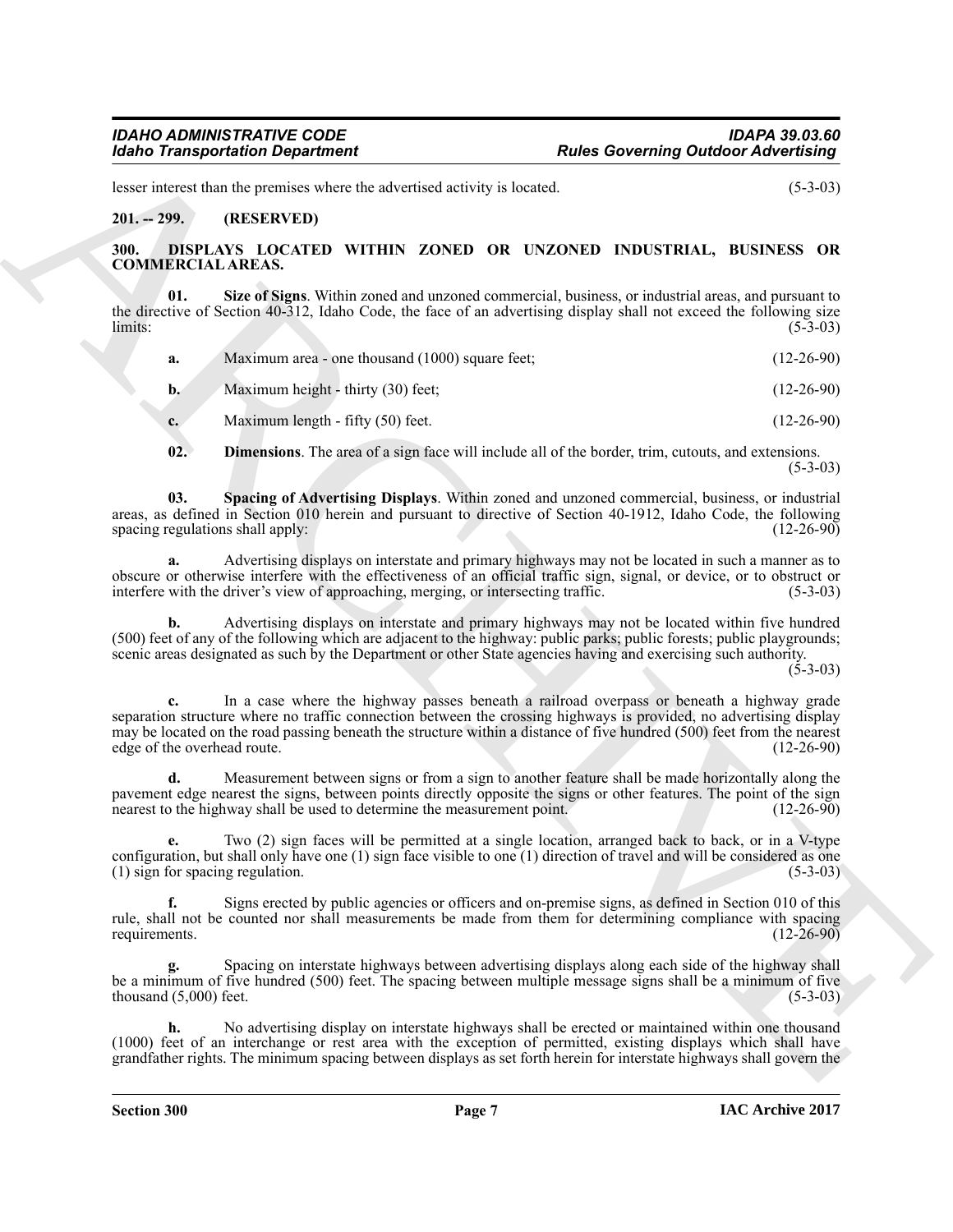actual location of any sign display permitted and existing within this zone. No advertising display subject to this regulation shall be permitted along any interstate highways within the actual "interchange area," defined as commencing or ending at the beginning or ending of pavement widening at the exit or entrance to the main traveled way of the interstate freeway. (5-3-03)

**i.** The spacing of signs on primary highways between advertising displays along each side of the highway must be a minimum of one hundred (100) feet in urban areas and a minimum of two hundred and fifty (250) feet outside of urban areas. The spacing between multiple message signs shall be a minimum of one thousand (1,000) feet in urban areas and a minimum of five thousand (5,000) feet outside urban areas. (5-3-03)

**j.** Where intersections are more than five hundred (500) feet apart, no off-premise advertising display will be permitted within one hundred (100) feet from the right-of-way line of the intersecting road unless buildings or structures control cross vision; then advertising displays may be permitted up to and on top of the intervening structures. (12-26-90) structures. (12-26-90)

For Tarapachinos Department<br>
Scholars and the state of the state of the state of the state of the state of the state of the state<br>
results are equilibrium to the state of the state of the state of the state of the state<br> **k.** When intersections are five hundred (500) feet or less apart, off-premise advertising displays will be permitted a minimum of fifty (50) feet from the right-of-way line of the intersecting road; however, all advertising displays between fifty (50) feet and one hundred (100) feet from the right-of-way line of the intersecting road must have the lower extremities of the advertising display (excluding posts) not less than fourteen (14) feet above the traveled way of the roads affected by the intersection for visibility under the signs by road users. Advertising displays may be permitted within one hundred (100) feet of the intersecting road's right-of-way when buildings or structures control cross vision; but such displays must not be located so as to cause greater restriction to vision than the existing buildings or structures.

**l.** Alleys, undeveloped rights-of-way, private roads and driveways shall not be regarded as ing streets roads or highways. (12-26-90) intersecting streets, roads or highways.

**m.** Advertising structures may not be located within five hundred (500) feet of the point of pavement widening at the entrance or exit to a rest area, weight checking station, port of entry or other State-operated facility for the use of motorists. (12-26-90) for the use of motorists.

### <span id="page-7-0"></span>**04. Lighting**. (12-26-90)

No sign shall be so illuminated that it interferes with the effectiveness of, or obscures an official e, or signal. (12-26-90) traffic sign, device, or signal.

**b.** Section 40-1910, Idaho Code, prohibits advertising structures which are visible from any interstate or primary highway and display any red or blinking intermittent light likely to be mistaken for a warning or danger  $signal$ . (5-3-03)

**c.** Section 40-1910, Idaho Code, prohibits advertising displays which include any illumination of such brilliance and so positioned as to blind or dazzle the vision of travelers on adjacent interstate and primary highways. (5-3-03)

### <span id="page-7-1"></span>**05. Variable or Multiple Message Signs**. (5-3-03)

**a.** Multiple message signs shall not include any illumination or image which moves continuously, appears to be in motion or has any moving or animated parts or video displays or broadcasts. No multiple message sign may include any illumination which is flashing or moving, except those giving public service information such as date, time, temperature, weather, or other similar information. (5-3-03) as date, time, temperature, weather, or other similar information.

**b.** If illuminated with beams or rays of such intensity or brilliance that it would cause glare or impair the vision of the driver or interfere with the operation of a motor vehicle, effective shielding must be in place so as to prevent beams or rays of light from being directed at any portion of the traveled way. (5-3-03)

**c.** If illuminated, illumination must not obscure or interfere with the effectiveness of official trafficie, or signal. (5-3-03) sign, device, or signal.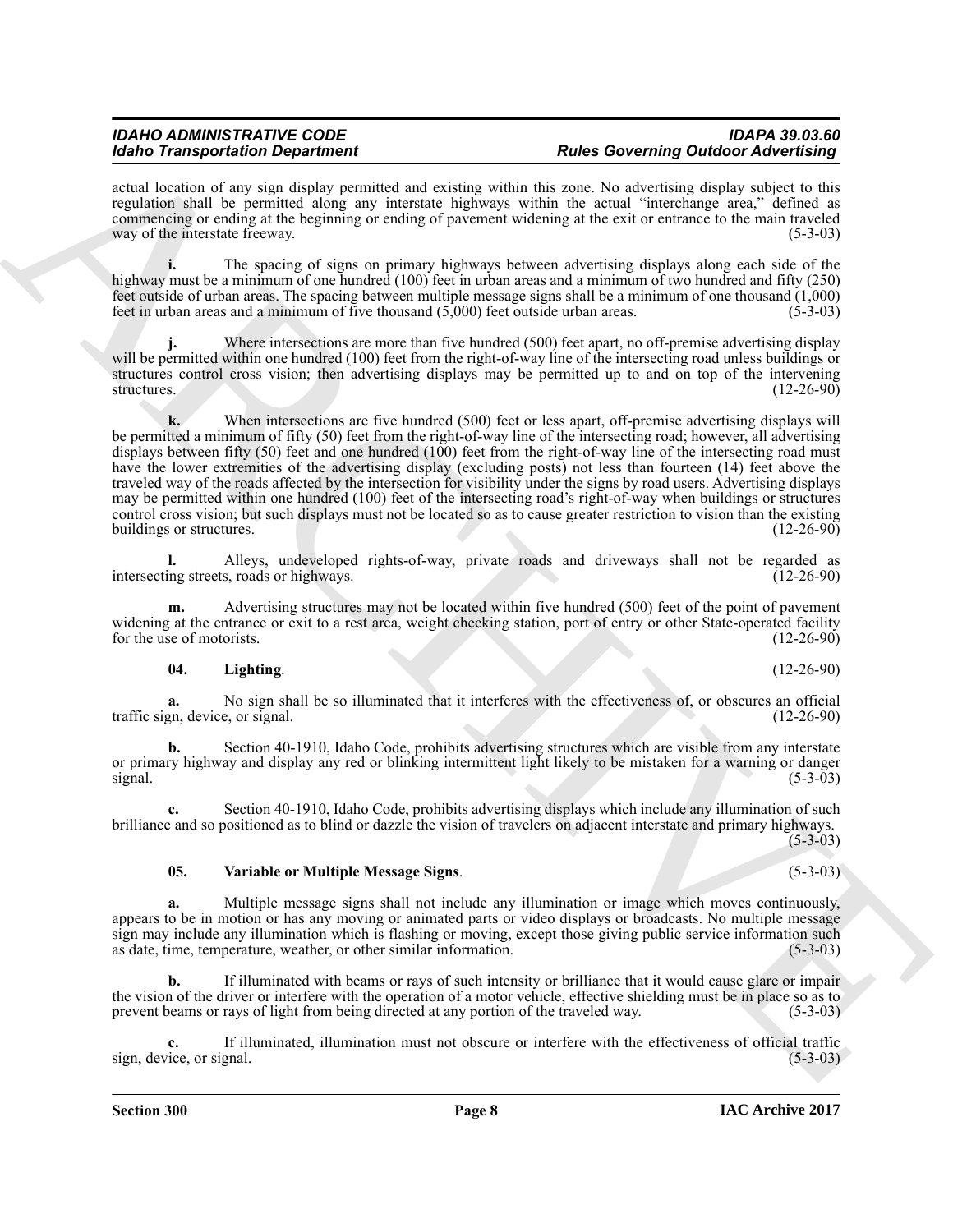**d.** Multiple message signs must not emit or utilize any sound capable of being detected. (5-3-03)

**e.** The message or image on a multiple message sign must remain static for a minimum of eight (8) seconds.  $(5-3-03)$ 

**f.** An automated change of message or image on a multiple message sign must be accomplished within two (2) seconds or less and contain a default design that will freeze the sign face in one (1) position should a malfunction occur. (5-3-03)

If a multiple message sign is in violation of any of the conditions listed in Subsection 300.05.a.<br>the permit will be revoked. (5-3-03) through  $300.05$ .g., the permit will be revoked.

### <span id="page-8-0"></span>**301. -- 399. (RESERVED)**

### <span id="page-8-3"></span><span id="page-8-1"></span>**400. LICENSES.**

Pursuant to Sections 40-1905, 40-1906 and 40-1907, Idaho Code, no person shall engage in the business of outdoor advertising without first having secured an outdoor advertising license and paid the required license fee. Licenses must be renewed annually; the Department cannot renew licenses for a period longer than one (1) year at a time. License application forms may be secured at the Idaho Transportation Department District Offices, as listed in Section  $005$  of this rule. (5-3-03)

### <span id="page-8-4"></span><span id="page-8-2"></span>**401. PERMITS.**

No person shall place any advertising display within the areas affected by the provisions of Section 40-1907, Idaho Code, without first having secured a written permit from the Department. (12-26-90)

<span id="page-8-5"></span>**01. Application Forms**. Permit application forms may be secured at the Idaho Transportation ent District Offices, as listed in Section 005 of this rule. (5-3-03) Department District Offices, as listed in Section  $005$  of this rule.

<span id="page-8-7"></span><span id="page-8-6"></span>**02. Expiration of Annual Permits**. Annual permits will expire December 31 each year, but a multiyear permit may be issued as a convenience to the outdoor advertiser. An original annual permit fee of ten dollars (\$10) shall accompany each original permit application. An annual renewal fee of three dollars (\$3) will be assessed for each permit, and the Department will mail a bill to each sign owner annually. Payment for the renewal of a permit must be received at least thirty (30) days prior to the expiration date. Permit fees will not be prorated for a fraction of a year. (5-3-03) a year.  $(5-3-03)$ 

For the Transportation Department<br>
Archive a consistent manner can be exactly as the constraint of the constraints of the state of the state of the state of the state of the state of the state of the state of the state of **03. Modified Advertising Structures**. Whenever an advertising structure is relocated or undergoes substantial replacement beyond customary maintenance, the modified structure will be considered to be a new sign. Therefore, pursuant to Section 40-1906, Idaho Code, an application for a new display must be submitted before such reconstruction is begun. A permit fee of ten dollars (\$10) must accompany the application. Conversion of a sign face to a multiple message sign face will be considered substantial replacement beyond customary maintenance and considered a new sign. (5-3-03)

**a.** Nonconforming signs which are allowed to be maintained until the State requires their removal cannot be modified so as to increase the reproduction cost. They must remain substantially the same as they were on the effective date of the state law and any subsequent amendments. (12-26-90) the effective date of the state law and any subsequent amendments.

**b.** The categories of nonconforming signs which may be maintained until they are removed, and nonconforming signs which have been "grandfathered". in commercial and industrial areas cannot include new signs erected in their place or any changes to the existing sign which would be beyond customary maintenance. (12-26-90)

<span id="page-8-8"></span>**Space Requirement Violations**. In the event that two (2) or more lawfully erected signs along the interstate and primary highways are in violation of the spacing requirements and the regulations promulgated by the Department, the Department shall accord the interested parties a full opportunity to be heard and shall thereafter make a finding as to the date of erection of each of the signs and award the permit or permits to the applicants whose signs were first erected. (5-3-03) signs were first erected.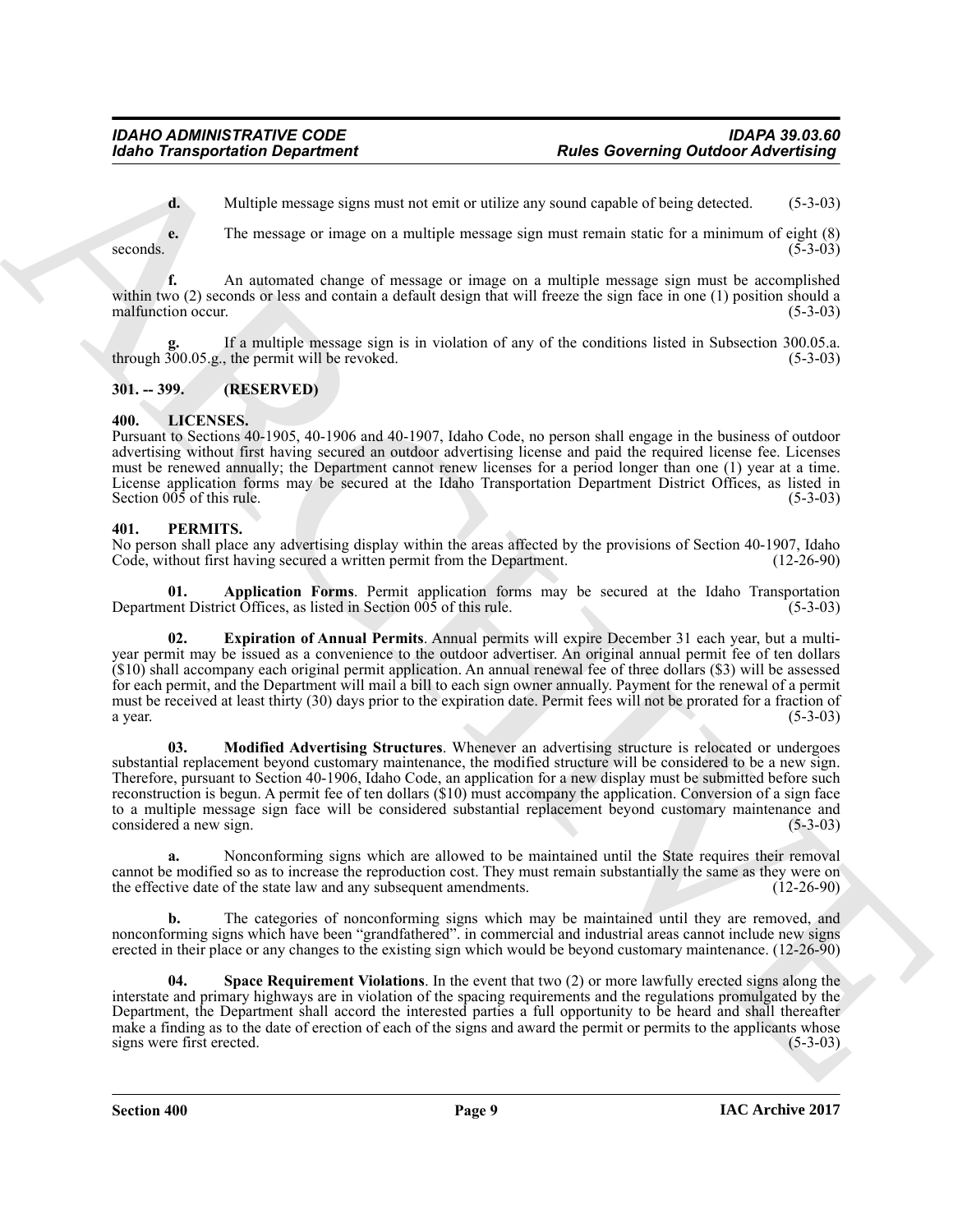### *IDAHO ADMINISTRATIVE CODE IDAPA 39.03.60 Rules Governing Outdoor Advertising*

<span id="page-9-5"></span>**05. Application**. All applications received during the Department's normal office hours during the same mail pickup will be construed to have been received simultaneously. In the case of a tie between applicants and upon notification thereof by the Department, it shall determine by lot which will receive the permit. (12-26-90)

<span id="page-9-9"></span>**06.** Permit Denial. No permit will be issued for a new sign having two (2) or more faces in any one (1) direction.  $\mu$  direction.  $(5-3-03)$ 

<span id="page-9-12"></span><span id="page-9-10"></span>**07. Physically Connected Signs**. Two (2) sign structures which are physically connected will be considered as a single sign for permit purposes. (5-3-03)

**Example the Constraints of the Constraints of the Constraints of the Constraints of the Constraints of the Constraints of the Constraints of the Constraints of the Constraints of the Constraints of the Constraints of th 08. Standard Permit Application**. Owners of displays defined under Sections 40-102(4) and 40-1904, Idaho Code, will be requested to submit a standard permit application for each such display. Identification tags will be issued for such displays at no cost to the owners. No applications will be requested for minor signs, or emergency telephone signs, nor will tags be issued for them. telephone signs, nor will tags be issued for them.

<span id="page-9-8"></span>**09. Lost or Destroyed Identification Tags**. Identification tags, except those issued under Subsection 401.08, which are lost or destroyed either before or after being attached to signs will be replaced only upon payment of a three dollar (\$3) fee. Tags issued under Subsection 401.08 will be replaced at no cost if lost or destroyed.

(12-26-90)

<span id="page-9-7"></span>**10. Invalid Permit**. A permit will only be issued for a sign that is lawfully erected within one hundred and eighty (180) days of the permit issuance date. The identification tag must be affixed only to the sign for which it was issued and must be so affixed within one hundred and eighty (180) days after being received; otherwise, the permit automatically becomes invalid. (5-3-03) permit automatically becomes invalid.

<span id="page-9-6"></span>**11. Cancellation of Permit**. If the sign for which a permit has been issued is removed, destroyed, or eason becomes unusable prior to the expiration date of permit, the permit may be canceled. (12-26-90) for any reason becomes unusable prior to the expiration date of permit, the permit may be canceled.

<span id="page-9-3"></span>**12. Advertising Illegal Activities**. Signs advertising activities illegal under Federal, State, or local law are not eligible for permits.

<span id="page-9-11"></span>**13. Revoked Permits**. When the Department determines a false or misleading statement has been the application for a license or permit, said license or permit shall be revoked. (12-26-90) made in the application for a license or permit, said license or permit shall be revoked.

<span id="page-9-4"></span>**14. Appeal Process**. In the event a permit is denied or revoked, the applicant may obtain instructions for the appeal process at any of the Idaho Transportation Department District Office locations listed in Section 005.

 $(5-3-03)$ 

### <span id="page-9-2"></span><span id="page-9-0"></span>**402. BONDS OF OUT-OF-STATE PERMITTEES AND LICENSEES.**

As authorized by Section 40-1908, Idaho Code, a bond in the penal sum of one thousand dollars (\$1000) shall be required of all non-resident or foreign corporation permittees and licensees. (12-26-90) required of all non-resident or foreign corporation permittees and licensees.

<span id="page-9-1"></span>**403. -- 999. (RESERVED)**